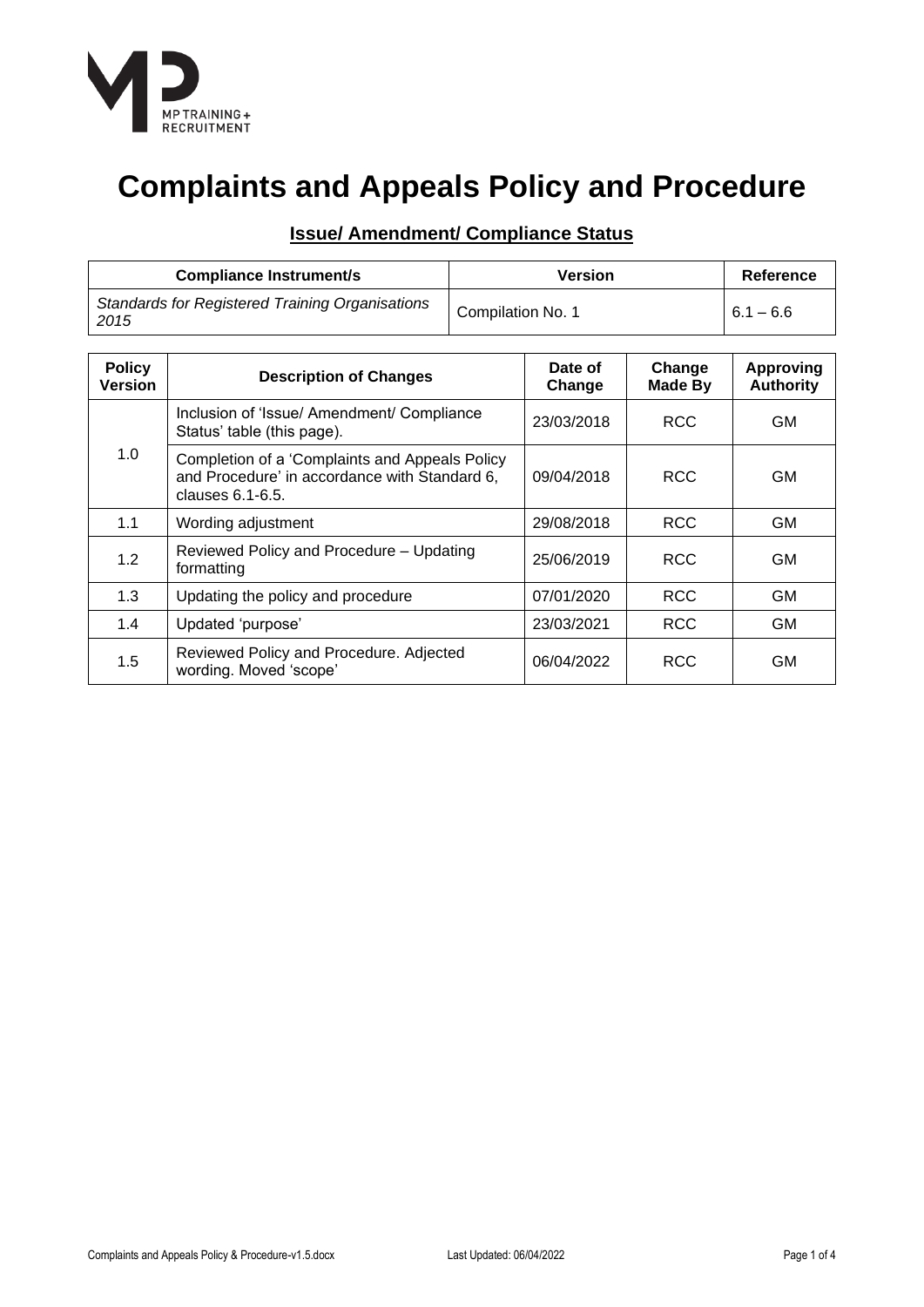

# **Complaints and Appeals Policy and Procedure**

Please note that Julie Reid Management Pty Ltd trading as MP Training and Recruitment is referred to as 'MP' for the purpose of this document

## **Background**

The *National Vocational Education and Training Regulator Act 2011* establishes the Vocational Education Training (VET) Quality Framework, a system which ensures the integrity of nationally recognised qualifications. Included in the VET Quality Framework are the *Standards for Registered Training Organisations (RTOs) 2015*.

MP must comply with the eight Standards as a condition of registration.

Specific to this policy is Standard 6 which requires all Registered Training Organisations to implement a complaints and appeals policy that enables learners and clients to be informed of, and to understand their rights, and the RTO's responsibilities under the Standards.

The Dedicated Consumer Protection Officer at MP is the General Manager, who can be contacted on (02) 60579333 or 0421 089 087or [admin@mptrainingandrecruitment.com.au](mailto:admin@mptrainingandrecruitment.com.au)

## **Intent**

MP Training and Recruitment (MP) manages complaints effectively and efficiently, and uses feedback to improve practice. Learner and client satisfaction is enhanced through the provision of an effective feedback and complaints management system.

Analysis of complaints shall contribute to continuous improvement of MP policy and practice.

## **Scope**

This policy and procedure apply to:

- Current and prospective MP learners, or groups of learners, clients, and employers; and
- Former MP learners, clients, and employers up until 30 days following withdrawal or completion

#### **Purpose**

This policy and procedure outline the principles governing MP in relation to complaints and appeals as well as facilitating compliance with Standard 6.

MP aims to:

- foster a culture that welcomes complaints as a valuable opportunity to improve organizational processes
- ensure that complaints are resolved promptly, objectively, fairly, with sensitivity and confidentiality; and
- ensure that both corrective and preventative actions are implemented to prevent recurrence of issues.

MP recognises the right of the learner and client to raise any complaint or appeal by:

- Informing learners of this in the Learner Handbook prior to commencement of training
- Providing access to the Complaints and Appeals Policy and Procedure on the MP website
- Treating all complaints with confidentiality: where a learner or client is under 18, the parent/guardian of
- A learner may be contacted to inform them of the situation and explain the process
- Dealing with complaints as per the Complaints and Appeals Policy and Procedure and relevant
- legislation in a timely manner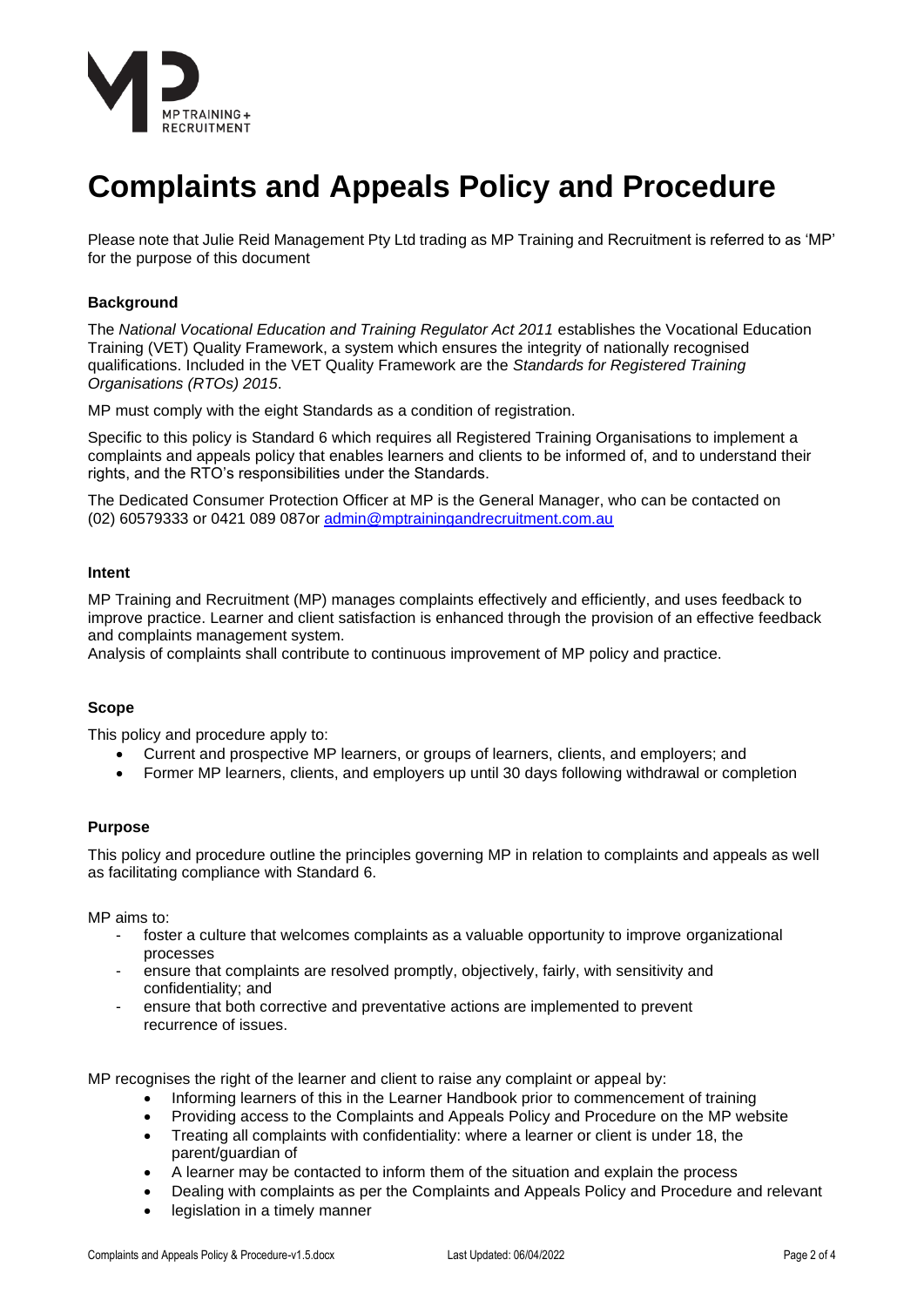

- Providing an avenue of complaint and resolution to any sub contracted RTO's, their learners, and staff
- Ensuring no learner or client shall be disadvantaged or victimized because of making a complaint
- Helping with reporting and record of complaints
- Keeping the learner or client informed of the progress of their complaint
- Registering complaints on the Complaints Register and following the appeal process if required
- Recording and discussing complaints and outcomes at monthly RTO Meetings or SMT Meetings
- Implementing continuous improvement processes to address and rectify complaints

## **Complaints**

This policy and procedure manage and responds to allegations involving the conduct of:

- o MP, its trainers, assessors, or other staff in delivering RTO training and assessment.
- o A third-party providing services on MPs behalf, its trainers, assessors, or other staff; or
- o A Learner of MP.

## **Appeals**

This policy and procedure also manage appeals for a review of decisions, including assessment decisions, made by MP or a third-party providing services on its behalf.

#### **Procedure to make a complaint or appeal** (Steps and actions)

|    | Procedures                                                                                                                                                                                                                                                                                                                                                               | Responsibilities                                           | Timeline                                                                                              |
|----|--------------------------------------------------------------------------------------------------------------------------------------------------------------------------------------------------------------------------------------------------------------------------------------------------------------------------------------------------------------------------|------------------------------------------------------------|-------------------------------------------------------------------------------------------------------|
| 1. | Complainants are encouraged to attempt to resolve the matter<br>informally through discussion and negotiation. If the<br>complainant is reluctant or unable to do so, the complaint is<br>made to the General Manager, or relevant Department<br>Manager, who may ask for the complaint to be put in writing.                                                            | Complainant                                                | Within 30 days of<br>occurrence, if<br>during work<br>placement must<br>be as soon as<br>practicable. |
| 2. | If unable to resolve the issue to the satisfaction of all parties,<br>record the details of the complaint on the Complaint Form and<br>forward to the General Manager, or relevant Department<br>Manager.                                                                                                                                                                | Complainant                                                | Within 2 working<br>days                                                                              |
| 3. | Log complaint on the Complaints Register and provide written<br>confirmation to the complainant of receipt of the complaint.                                                                                                                                                                                                                                             | General<br>Manager or<br>relevant<br>Department<br>Manager | Within 24 hours<br>of receiving Form                                                                  |
| 4. | Contact the complainant and discuss whether to pursue the<br>issue. Organise a meeting if required to discuss the issue in<br>further detail, and conduct investigation with all concerned<br>parties. Where a learner or client is under 18, the<br>parent/guardian of a learner or client may be contacted to<br>inform them of the situation and explain the process. | General<br>Manager or<br>relevant<br>Department<br>Manager | Within 10<br>working days of<br>receiving Form                                                        |
| 5. | Record information about the complaint (or appeal) and<br>recommendations on the Complaint Form.                                                                                                                                                                                                                                                                         | General<br>Manager or<br>relevant<br>Department<br>Manager | Within 24 hours                                                                                       |